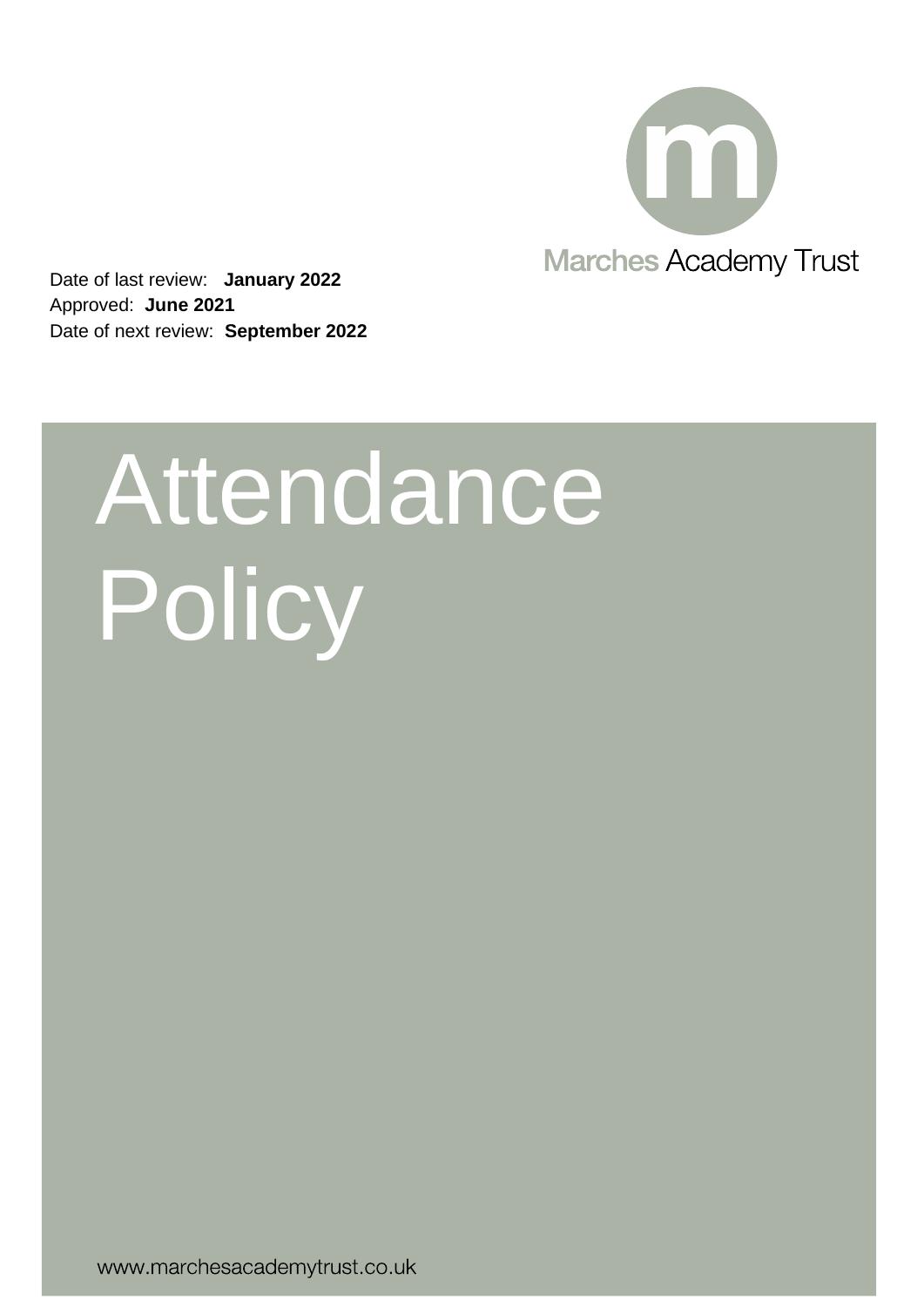# **Contents**

| 2.   |  |
|------|--|
| 3.   |  |
|      |  |
|      |  |
| 3.3. |  |
|      |  |
| 3.5. |  |
| 3.6. |  |
| 3.7. |  |
| 3.8. |  |
|      |  |
|      |  |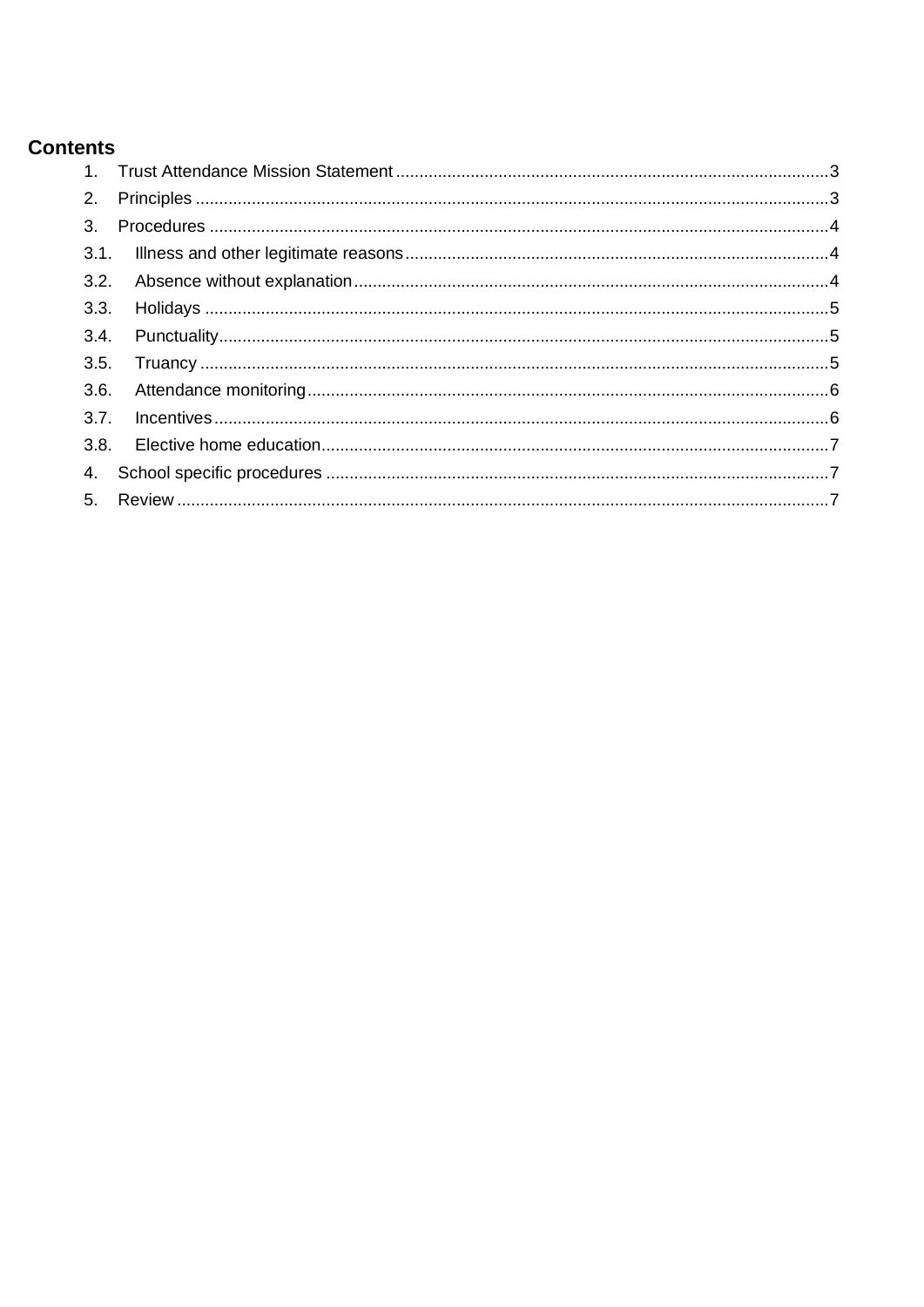# <span id="page-2-0"></span>**1. Trust Attendance Mission Statement**

Marches Academy Trust seek to ensure that all students receive a full-time education, maximising the opportunities for all to realise their true potential. We strive to create a learning environment where all students have the skills, knowledge and recall to access the full curriculum and achieve success every day.

We believe that success in school underpins all our efforts to improve attendance. Where student's attendance is impacting on achievement all school staff within the Trust will work with students and their families to support them in getting their children to school, on time, and every day.

We aim to support and encourage attendance, and resort to statutory action only as a last resort.

## <span id="page-2-1"></span>**2. Principles**

Promoting excellent attendance is the responsibility of the whole school community. This policy should not be seen in isolation, but as a strand that underpins all other policies related to the well-being and behaviour of children.

Staff, Governors and Trustees expect full and punctual attendance from all children.

Parents/carers of registered students have a legal duty under the Education Act 1996 to make sure that children of compulsory school age attend school on a regular and full-time basis. Permitting unauthorised absence from school is an offence and parents/carers may be reported to the Local Education Authority if problems cannot be resolved by agreement.

Every half-day absence from school has to be classified by the school (not parents/carers) as either authorised or unauthorised. This is why information about the cause of each absence is always requested.

Staff, Governors and Trustees believe that:

- there is a link between regular attendance and academic achievement;
- regular attendance encourages children to benefit from the whole range of curricular and extra-curricular opportunities on offer;
- full attendance is a duty, and a crucial factor in determining personal responsibility and a good work ethic.

Authorised absences are mornings or afternoons away from school for a good reason (e.g. illness or other unavoidable cause).

Unauthorised absences are those which the school does not consider reasonable and for which no 'leave' has been given. This includes keeping children off school unnecessarily, truancy, absences which have not been properly explained, and children who arrive at school too late to receive a present mark in the register.

Any problems with regular attendance are best resolved between the school, parents/carers and child. If a child is reluctant to attend, referral may be made to the school counsellor, youth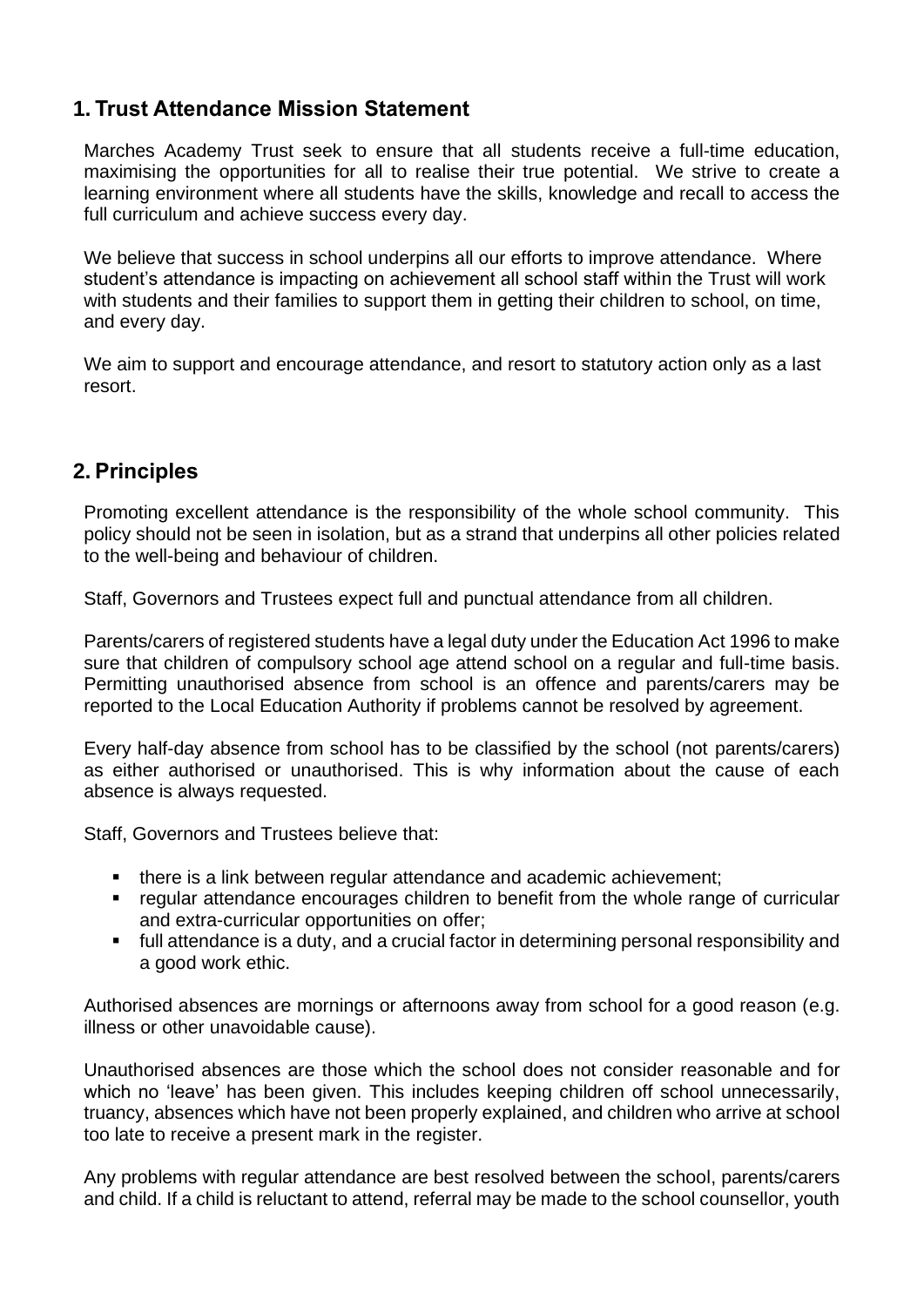worker or Education Welfare Officer (EWO). Other outside agencies may also be invited to become involved, e.g. Early Help or the School Nursing Service. Schools may offer Parenting Support as part of a 'team approach' to improve attendance.

Parents/carers are expected to contact school at an early stage, and to work with staff to resolve problems together.

All Trust Schools have a named Education Welfare Officer. EWOs always act in a supporting role, and court proceedings to prosecute parents/carers for poor or non-attendance is always as a last resort. Parents/Carers are encouraged to contact the Shropshire Council Education Access Service if they feel they need independent advice on school attendance matters.

Schools will keep parents informed of their child's attendance and provide updates on Attendance Procedures at least termly.

## <span id="page-3-0"></span>**3. Procedures**

Schools within the Marches Academy Trust apply the following procedures in deciding how to deal with individual absences:

#### <span id="page-3-1"></span>**3.1. Illness and other legitimate reasons**

If a child is unfit for school, parents/carers are asked to contact the school on each day of absence no later than 9.00 am. Other reasons for absence must be discussed with the local attendance officer, on a case-by-case basis; notes will not necessarily be accepted as providing a valid reason for absence.

It is not appropriate for the school to authorise absences for shopping, looking after younger children, day trips, hairdresser appointments etc. Leave of Absence may be granted in an emergency (e.g., bereavement) or for medical appointments which take place during school time.

Primary School's operate a '48-hour rule' in cases of diarrhoea and vomiting bugs. Secondary schools may choose to operate a 48-hour rule, in these cases, this will be made clear to parents/carers.

We may ask that children bring a written note, signed by the parent/carer, for each period of absence. In exceptional circumstances, further proof of a child's illness such as evidence of a prescription or appointment card may be requested. In very exceptional cases the EWO may ask for a written Doctor's note.

Parents/carers are required to inform the school of the reasons for their child's absence. It is up to school if any absence is authorised and simply stating 'not in' or 'unwell' gives us insufficient information to make an informed decision, and it may therefore be recorded as unauthorised.

#### <span id="page-3-2"></span>**3.2.Absence without explanation**

If a child is absent at morning registration, and the school has not received an explanation by 9.00am, the local attendance officer will contact the parent/carer by either text, telephone, or email.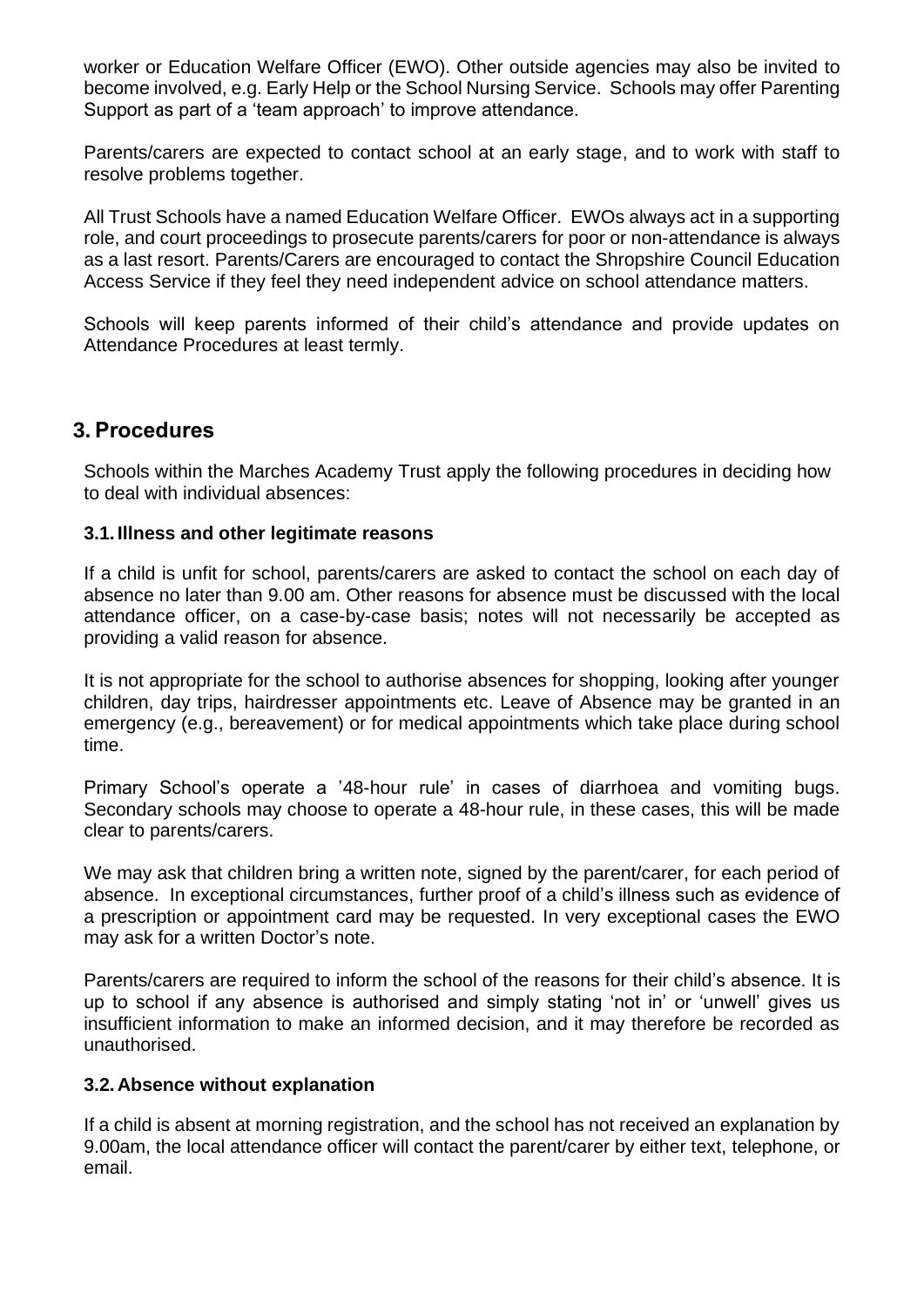In all cases, it is the responsibility of parents/carers to ensure that their child attends school and that emergency contact details are kept updated.

School Staff may visit home if an absence message has not been received in order to ascertain reasons for absence.

#### <span id="page-4-0"></span>**3.3.Holidays**

**This school is pro-active in discouraging parents/carers from taking children out of school for holidays during term time. We consider this action inappropriate and harmful to the education of the child. Taking children out of school without authorisation from the Headteacher could result in parents/carers receiving a Truancy Penalty Notice.**

Headteachers are only allowed to authorise Leave of Absence when an application has been made more than two weeks in advance, and it is felt there are exceptional circumstances; the family holiday would not be deemed an exceptional circumstance.

The Headteacher will only authorise applications if it is highly unlikely that the event will occur again in a child's school life.

Local attendance officers will actively investigate any absence where there is a suspicion that a child might be absent without good reason. This may include conducting a home visit or reporting the absence to the EWO.

Headteachers may co-ordinate absence requests where siblings are at different schools. The school Absence Request Form details the schools who collaborate in this area.

#### <span id="page-4-1"></span>**3.4.Punctuality**

Children must attend on time to be given a mark for that session unless the lateness is unavoidable (e.g. late bus or medical appointment). Parents/carers are expected to ensure that children are on time for registration.

There may be cases where students arrive late to school, miss registration and parents subsequently receive an absence message. Parents/carers must contact school if their child has been sent to school but then received an absence message.

Children arriving after the register has opened will be marked as late.

Children arriving after registration has closed (half an hour after the register has opened) will be marked as absent/late after registration has closed.

A sanction for lateness may be issued in line with the Trust's Behaviour for Learning Policy.

In Secondary schools it is important that students move from lesson to lesson quickly in order to reduce disruption and maximise learning time for each subject. Schools may operate a Punctuality Watch List and students who are persistently late to lessons throughout the day will be monitored closely. They may be issued a sanction in accordance with the Trust's Behaviour Policy.

#### <span id="page-4-2"></span>**3.5.Truancy**

Truancy from school is treated as a serious issue and will always be communicated to parents/carers. Following truancy, a child will be tracked for a period of time to ensure good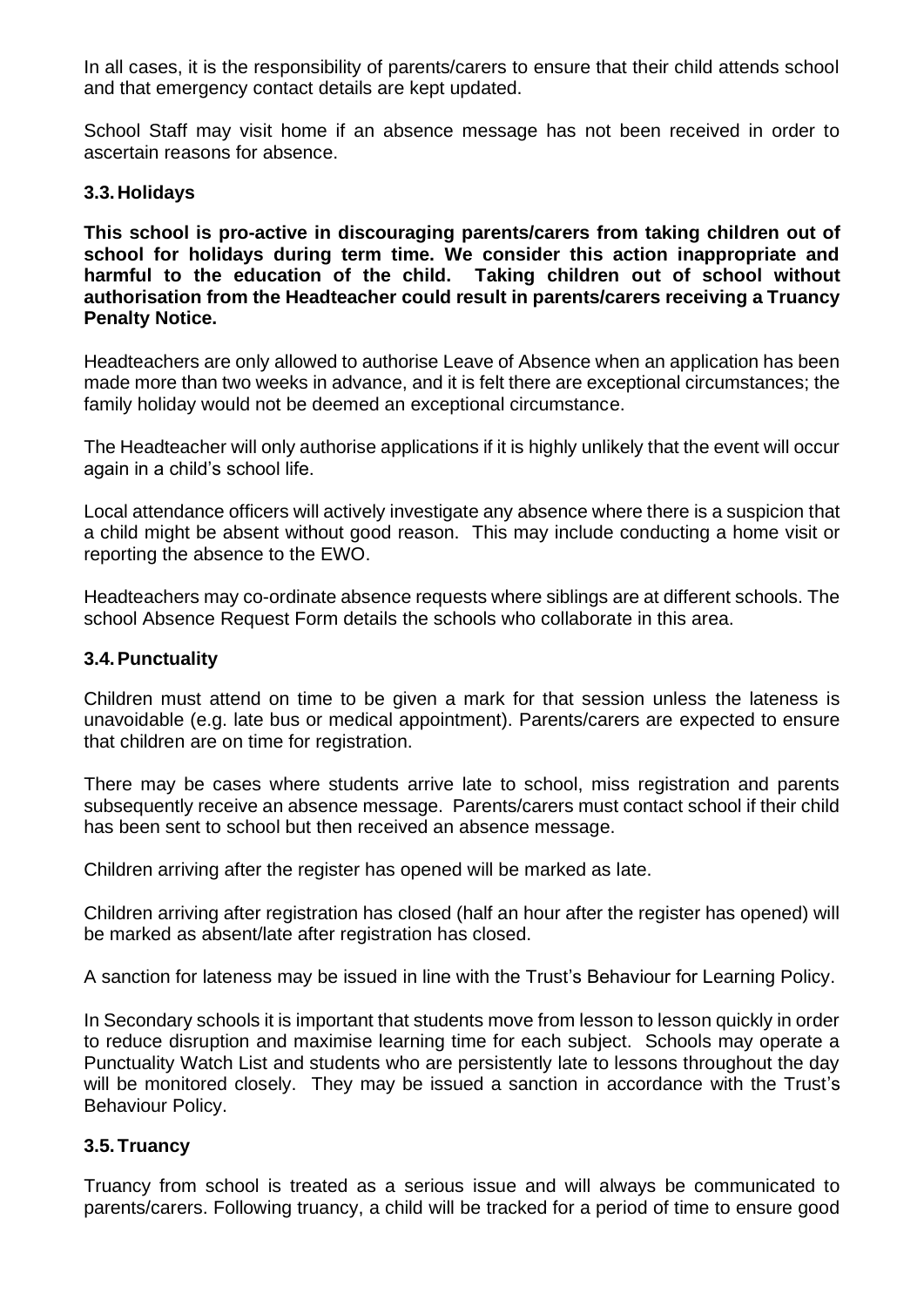patterns of attendance are re-established. A sanction may be issued in line with the Trust's Behaviour Policy.

Local attendance officers will make every effort to contact parents/carers if it is discovered that a child has gone missing from school. In order for us to do this, it is the responsibility of parents/carers to ensure that contact details, including emergency contacts, are updated regularly.

Schools will not automatically report missing children to the Police, this responsibility rests with parents/carers. However, if there are overriding safeguarding concerns, and school has not been able to contact parents/carers, the following agencies may be contacted:

- Social Services
- **Police**

#### <span id="page-5-0"></span>**3.6.Attendance monitoring**

Local attendance officers monitor children's attendance on a regular basis and may contact parents/carers if attendance is causing concern.

The EWO monitors attendance weekly, meeting with pastoral staff and the local attendance officers, to identify causes for concern. If a pattern of attendance gives cause for concern, or attendance drops below target the EWO will contact the parent/carer. If non-attendance continues the Local Authority may prosecute or issue a fixed penalty fine. This can require a parent to pay a sum of either £60 or £120. Each parent can be issued with a notice for each child so two parents with two children can potentially be issued with four notices.

Failure to provide a reason for absence will be investigated by the local attendance officer, or EWO.

Children will be informed of their attendance, and how the school views their attendance, by their tutor.

| <b>Secondary Schools</b> | <b>Primary Schools</b> |  |
|--------------------------|------------------------|--|
| 100% - Gold              | 100% Gold              |  |
| 98% plus - Silver        | 98% plus - Silver      |  |
| 96% plus - Bronze        | 97% plus - Bronze      |  |
| Below 96% - Amber        | Below 97% - Amber      |  |
| Below 90% - Red          | Below 90% - Red        |  |

School will inform parents/carers of any attendance concerns by letter. Letters of concern may be sent in the following circumstances:

- Attendance has fallen to 97% in primary schools and 96% in secondary schools.
- Attendance does not improve following the sending of a Letter of Concern.
- A particular pattern of attendance is giving cause for concern.
- Schools do not receive reasons for absence, a response to attendance letters, or there are overriding welfare, health or safeguarding concerns.

Parents/carers may be invited into school to discuss attendance and progress with a member of staff.

#### <span id="page-5-1"></span>**3.7. Incentives**

The school endeavours to improve the attendance of all children. Where appropriate a